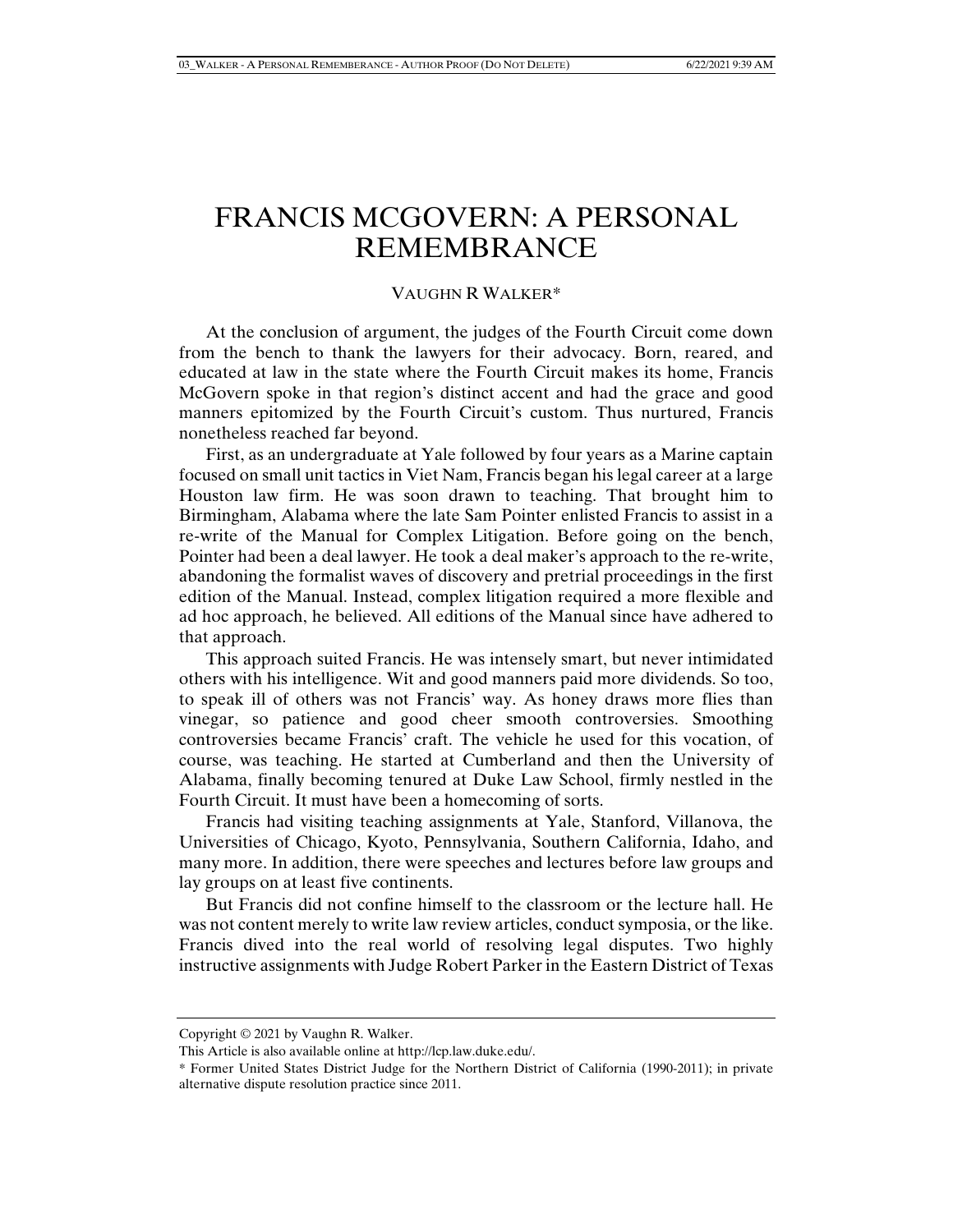dealing with asbestos cases and then with Judge Robert Merhige on the Dalkon Shield litigation led to Francis' highly influential article about mature mass torts.<sup>1</sup>

The practice reached broadly. It entailed disputes about the waters of the Snake River, public housing contamination in New York City, asbestos-related bankruptcies, the Deepwater Horizon oil spill in the Gulf of Mexico, international victims' compensation programs, air crash disasters, toxic torts, and many more.

It also led to a peripatetic life. At each place, Francis seemed to know a legion of people who were involved in law, litigation, and life. If Francis found himself in a place where he did not know at least someone, he filled that void with a new acquaintance who quickly turned into a friend by Francis' unerring ability to sense what interested and moved people. He brought to this innate gift a range of interests that could intersect with almost everyone: he farmed, boarded horses and rode hunt in Virginia, played golf wherever there was a course, kept up with sports and politics, and was always on the move, once giving his address as Delta Airlines.

This is where Francis came into my life. In these peregrinations, Francis met Katy Hungerford who lived in Ross, California. Katy is smart, charming, social and a born traveler. It did not take long for their relationship to gel. Katy and I had friends who intersected and soon I was drawn into Francis' orbit.

By this time, I was a federal judge. Francis was something of a judge magnet: he attracted judges and they attracted him. We knew many of the same people in the bar and on the bench. To deny that this involved a bit of lawyer/judge gossip would be disbelieved and properly so. He understood the job judges do and he studied how that job could be accomplished better. We found much to talk about that touched on the law as well as the federal judiciary and its cast of characters and personalities.

Francis knew most of the judges involved in complex litigation, the subject of his scholarship and practice. If Francis did not know them, he found a way to get acquainted. Francis was never one to overlook the personal attributes of those who practice law, decide cases, or involve themselves in the legal enterprise. He advised, counseled, commiserated, and enlightened all of these with his practical insights and passion for problem solving.

It makes sense at this point to explain what it was about Francis that enabled him to foster his relationship as a special master to so many federal judges. Judging is essentially a lonely profession. Federal district judges have law clerks who are very bright and eager, but inexperienced. They have colleagues, but these colleagues have their own docket of cases. So, the amount of collegial support and assistance that colleagues can render in dealing with knotty issues is limited. And guidance from the higher courts is often opaque and contradictory. There are training and continuing education programs for federal judges, but

 <sup>1.</sup> Francis E McGovern, *Resolving Mature Mass Tort Litigation*, 69 B.U. L. REV 659 (1989).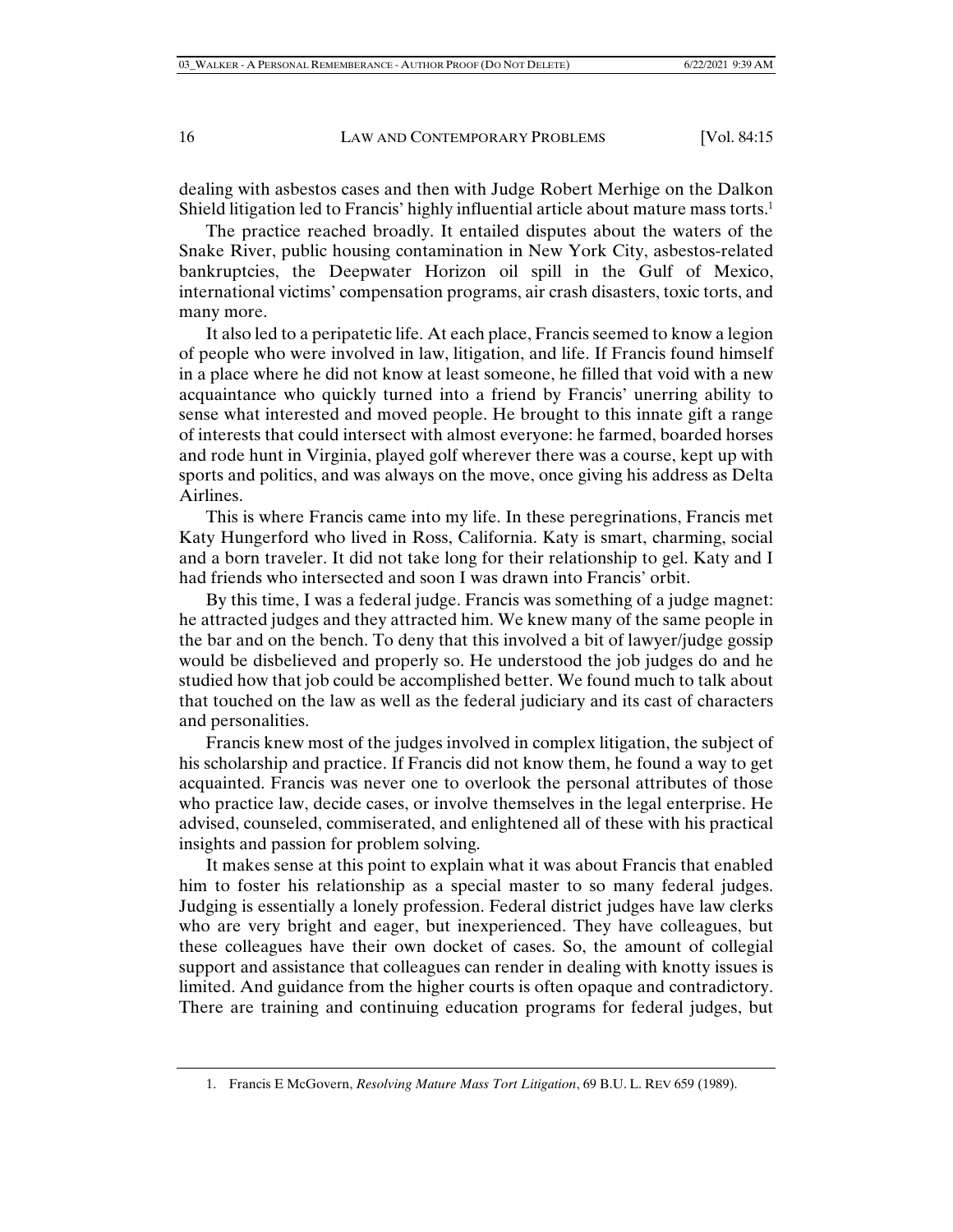these too can go only so far in assisting a judge to deal with a massive piece of complex litigation.

The lawyers who represent parties in such litigation provide a huge amount of information on law and the facts, but it is both conflicting and undigested. Furthermore, dialogue between bench and bar is subject to constraints that inhibit candor. In most complex litigation, there is a great deal going on affecting the case that never gets to the judge who thus needs an intermediary to deal with counsel and the parties to enable them to move the litigation to as prompt, just, and fair a conclusion as possible. Francis' gifts of affability, intelligence, insight about others, and persistence enabled him to carry out this task almost as an art form.

Francis and I never had a relationship of judge and special master. Ours was purely a personal friendship that entailed dinners, traveling, hiking and just plain good times together. After about ten years or so of this, Francis suggested that we co-teach a course together. It was in teaching together that I came fully to know Francis. In teaching, I had entered the intellectual realm that occupied Francis' almost constant attention.

The first was at Stanford. The bargain, of course, was that we could pinch hit for one another when the other one was unavailable. With his busy travel schedule, he might miss a class or two and I could fill in, he proposed. And I did, on occasion. Substituting for Francis was hardly filling in. His classroom style was less Socratic than Homeric. He related stories and events that led to a lesson about how litigation works in real time. He could be riveting in the classroom.

He brought to students not just the rules, statutes, and cases under study, but a rich practical experience in how these operated in the real world of litigation and commerce. Francis was a scholar of the real world and how it operates. He did not seek merely to teach principles that judges had applied in the cases studied. His interest was not in illuminating the law by explaining a legal problem after it has been solved. Instead, he focused in the classroom on how the students would address and resolve a current or anticipated dispute or controversy.

Nor was Francis content to rail against the inconsistencies, injustices and missed opportunities of the world and preach and plot for change in the law or society. He knew that the future lawyers he was teaching would have to deal with the world as it is, not as the self-appointed enlightened of the world would change it. The students should be prepared to face that reality. He viewed that his task was to prepare them.

But Francis's approach was no endorsement of stasis in law. He carried the students along by striking new and sometimes untried paths to resolution of a controversy using the rules, statutes, cases, and the like available at present. It was a dynamic form of pedagogy. To a discerning student, this frequently made a more compelling case for change than a diatribe against the status quo.

Our teaching worked well, and we followed this up at Berkeley and most recently at UC Hastings. In these endeavors, I was Sancho Panza to Francis'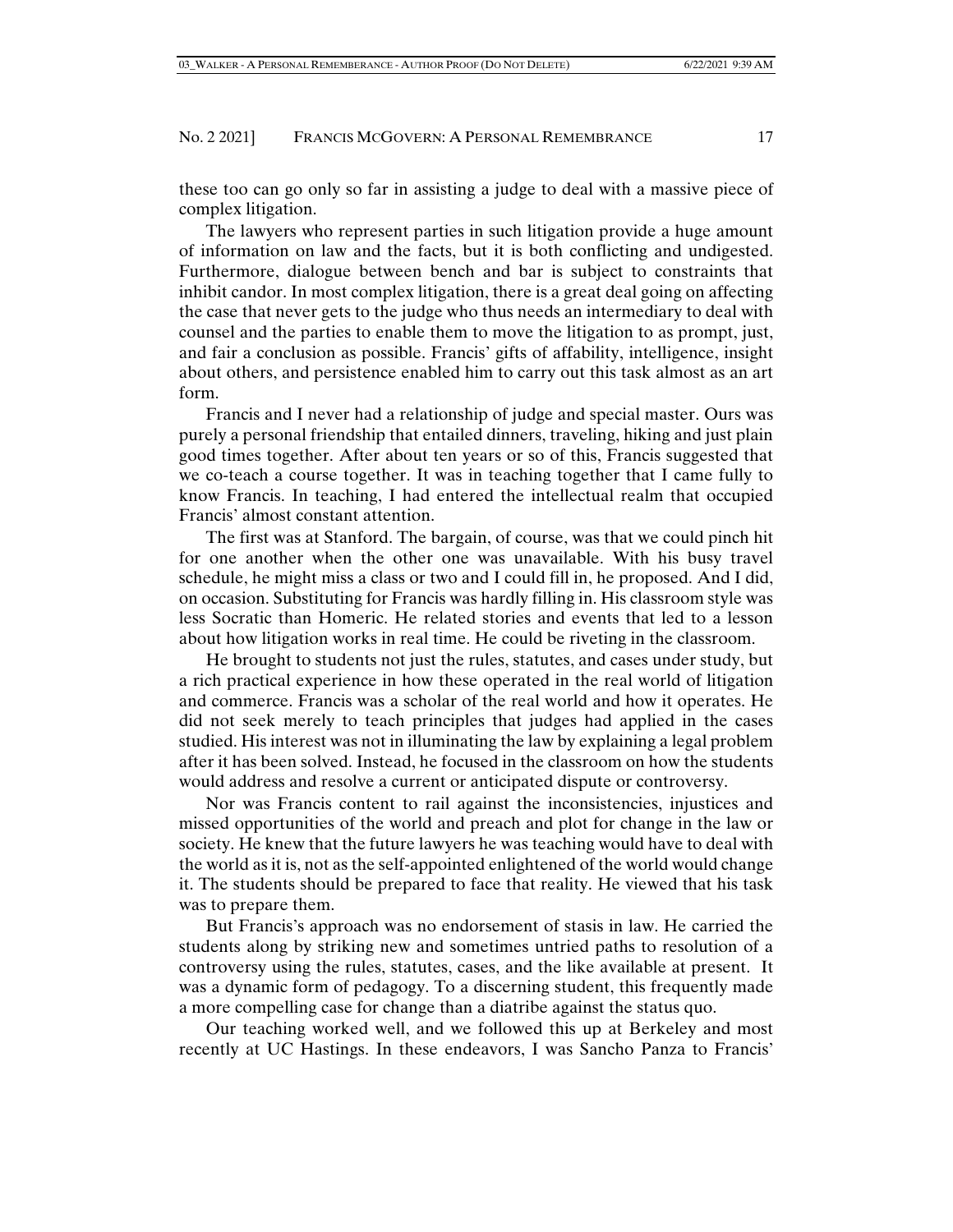Lamancha. We were about halfway through the semester of a mass torts class at Hastings when Francis died.

Torts, of course, was the legal realm in which Francis labored. It was a natural choice. Torts is a body of law that derives from custom and expectations of acceptable conduct. It is a field in which practice drives theory, unlike other fields of law in which statutes, rules and regulations drive practice. Through tort law an aggrieved person can, by meeting its requirements and constraints, invoke the coercion of the civil justice system to obtain redress. The openness and flexibility of tort law renders strategy crucial to the law's outcomes.

When the numbers of cases, parties, and interests increase, the importance of strategy increases exponentially. Francis focused on strategy. This was, in part, a product of his three years as a Marine infantry captain in Viet Nam. He had learned how small unit tactics can influence an entire battle. So too, in complex litigation, he taught that the seemingly detailed tactics of litigation can influence the resolution of a major business or social problem that finds its way into the legal system. Students, he urged, need always to keep in sight the larger context as they slog through the mud of evidence, cases, statutes, and rules.

Mass torts was the species of torts that became Francis' specialty. I mentioned to Geoff Hazard, with whom I also co-taught at Hastings and who taught me firstyear civil procedure, that Francis had had a lot of experience in the field of mass torts. "Experience, hell," was Hazard's retort. "Francis invented mass torts." That was barely an overstatement. Francis' contributions in the field were legion. Read almost anything in the field and Francis' name pops up time and again in one way or the other. I kidded him that when the class seemed to lag, all I needed to do was say, "Francis, what do you think about such-and-such." Off he would riff, learnedly and interestingly sprinkling his commentary with examples of realworld problems he had either addressed himself or had a hand in addressing with others.

If there was a tension between us in teaching, it was Francis' emphasis on the ad hoc nature of dealing with mass tort litigation. I questioned whether, from his approach, students could discern the difference between being conversant with the tools of civil litigation, deciding to ignore or bend them, and simply neglecting to learn them in the first instance. Francis' view, doubtlessly reflecting his mentor Judge Pointer, was that such litigation did not follow a set path. The students needed to learn that the maturity of a mass tort is a stochastic process, not a defined one. It is the varying interests of the participants through the process that drives the matter to resolution. He focused the students less on rules and more on incentives.

During our mass torts class at Hastings, always in the background and on his mind was Francis' work as special master in the National Prescription Opiate Litigation.2 This is Francis' great unfinished work. So far, this work has produced a path-breaking law review article co-written with Harvard professor William

 <sup>2.</sup> *In re* Nat'l Prescription Opiate Litig., MDL No. 2804 (N.D. Ohio).